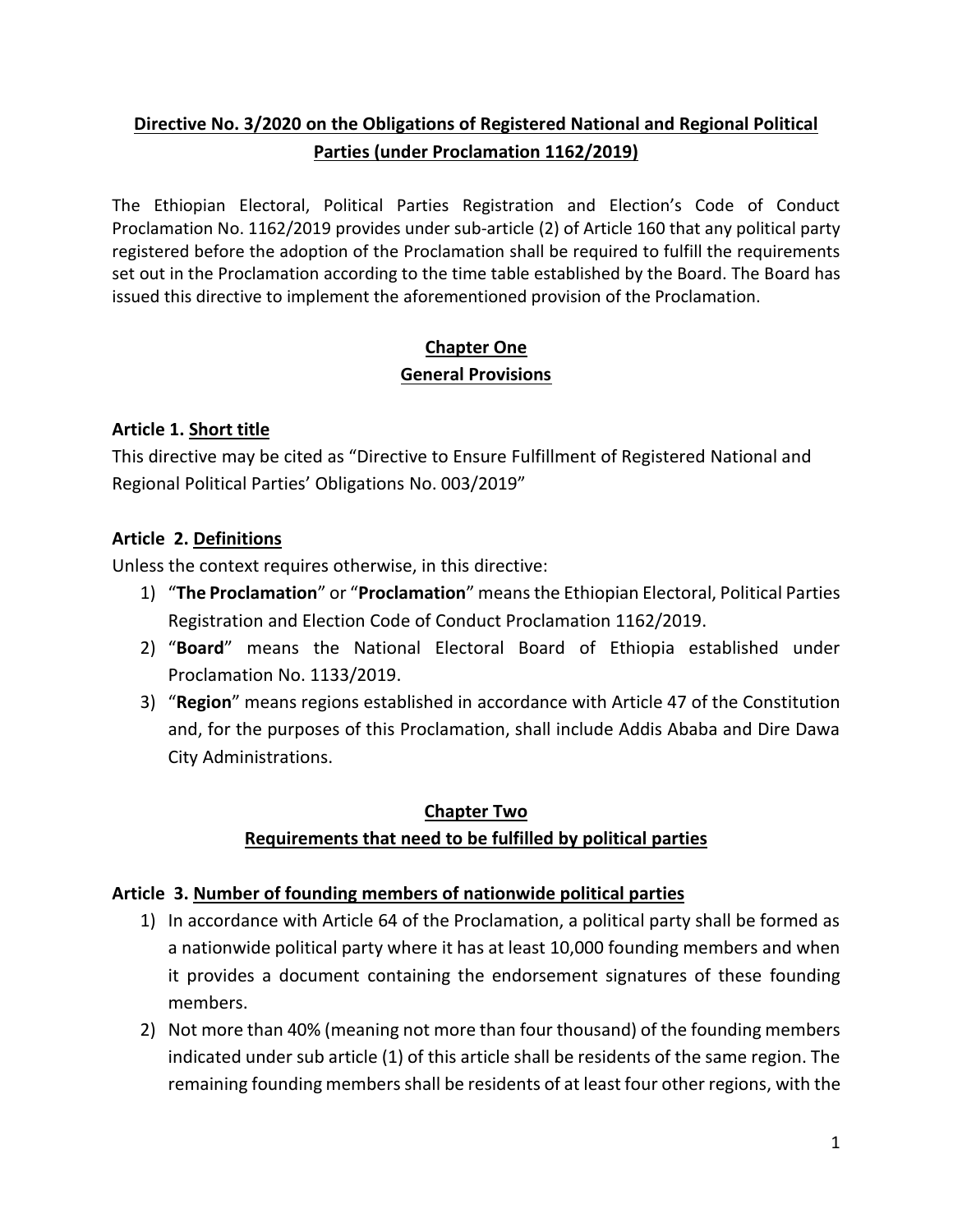number of founding members that are residents in each region constituting not less than 15% of the total number of founding members.

- 3) The party shall have the power to determine the regional composition of founding members besides those that make up the above-mentioned list and signatures.
- 4) Where a nationwide political party registered prior to the coming into effect of this Proclamation had fulfilled the requirement on number of founders indicated under subarticle (1) of this article at the time of its registration, the party shall not be required to submit the same again; in such a situation, the Board shall issue a certificate to the party.
- 5) Where a political party registered prior to the coming into effect of this Proclamation had, at the time of its registration, failed to submit the number of founding members required under sub-article (1) of this article, the requirement may be fulfilled by adding newly gathered signatures to the number submitted in the previous registration.
- 6) The Board shall provide the necessary support to the political party by facilitating the gathering of members' signatures. It shall ensure that the concerned administrative and executive organs provide the necessary support as well.
- 7) Subject to the minimum regional distribution of members of political party indicated under sub-article (1) of this article, in the party's preceding working years, the region accounting for the highest number of its members may vary.
- 8) Once a nationwide political party has fulfilled the minimum number of members according to the Proclamation indicated under sub article (1) of this article, it shall not be allowed to have a lesser number of members.

### **Article 4. Persons eligible to be founding members of a nationwide political party**

- 1) The founding members of nationwide political parties must be at least 18 years of age; not be deprived of the right to vote by law or a court's decision; have expressed their consent to be a member of the political party through the affixation of their signature next to their full name; and have submitted documentary or testimonial evidence to the party proving their residence in their place of registration.
- 2) The document containing the list of founding members in accordance with article 3 of this directive and sub-article (1) of this article shall include each founding member's full name, sex, age, Kebele or Woreda, special name of residence area or house number, as appropriate; documentary or other proof of residence; if s/he has provided documentary proof of evidence and if the document has an identification number, the identification number of the proof of residence; signature of the founding member, the date of registration as well as the name of the person who recorded these particulars and his/her signature attesting that he recorded the particulars correctly.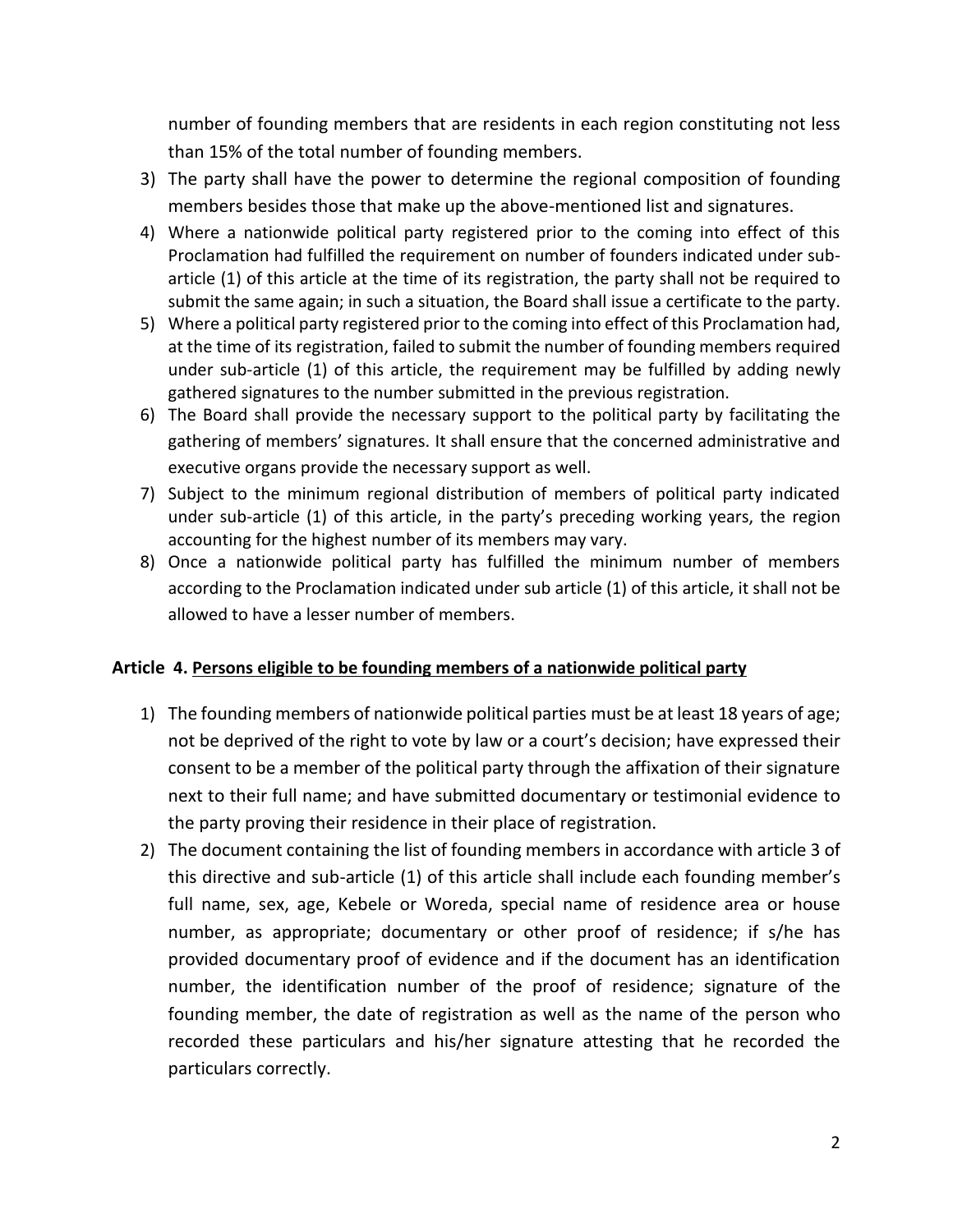- 3) A political party's founders registry shall have sufficient columns to register founders' particulars indicated under sub-articles (1) and (2) of this article, and shall include an additional column captioned "remarks" therein.
- 4) A person who collects/secures the signatures of founding party members in accordance with the Proclamation and this directive is obliged to provide adequate explanation about the issue to the persons whom he solicits to be members.

### **Article 5. Verifying the authenticity of founding members' particulars submitted by a party**

- 1) The particulars of founding members indicated under articles 3 and 4 of this directive shall be verified by the heads or leaders of the political party, or the person applying for the registration of the political party. The documents shall be verified by the statement of oath of the person applying for registration.
- 2) Where a political party submits the required number of founding members supported with a statement of oath as indicated under sub-article (1) of this article, the Board shall, upon examining the documents submitted and verifying that they are comprehensive, issue the relevant certification to the party.
- 3) Notwithstanding the provisions of sub-article (1) of this article, where doubtful circumstances arise and where the Board believes that, were the particulars found to be doubtful/suspicious to be excluded, the party would not fulfill the required number of founding members, the Board may, in collaboration with the body mandated to grant proof of residence in the founding members' place of residence, investigate/ascertain the authenticity of the particulars.

### **Article 6. The gender and societal composition of the founding members**

The political party shall recruit founding members in accordance with article 64(6) of the Proclamation in a manner that reflects gender considerations and the contribution/composition of different members of the local community in the area.

### **Article 7. Report submitted to the Board on the number of founding members**

Every two years, nationwide political parties shall submit to the Board a report which shows that they have the requisite minimum number of members specified under the Proclamation and this directive. Where the number of members indicated in the report is found to be less than the minimum required by the Proclamation, the Board shall order the party to fulfill the missing number of members.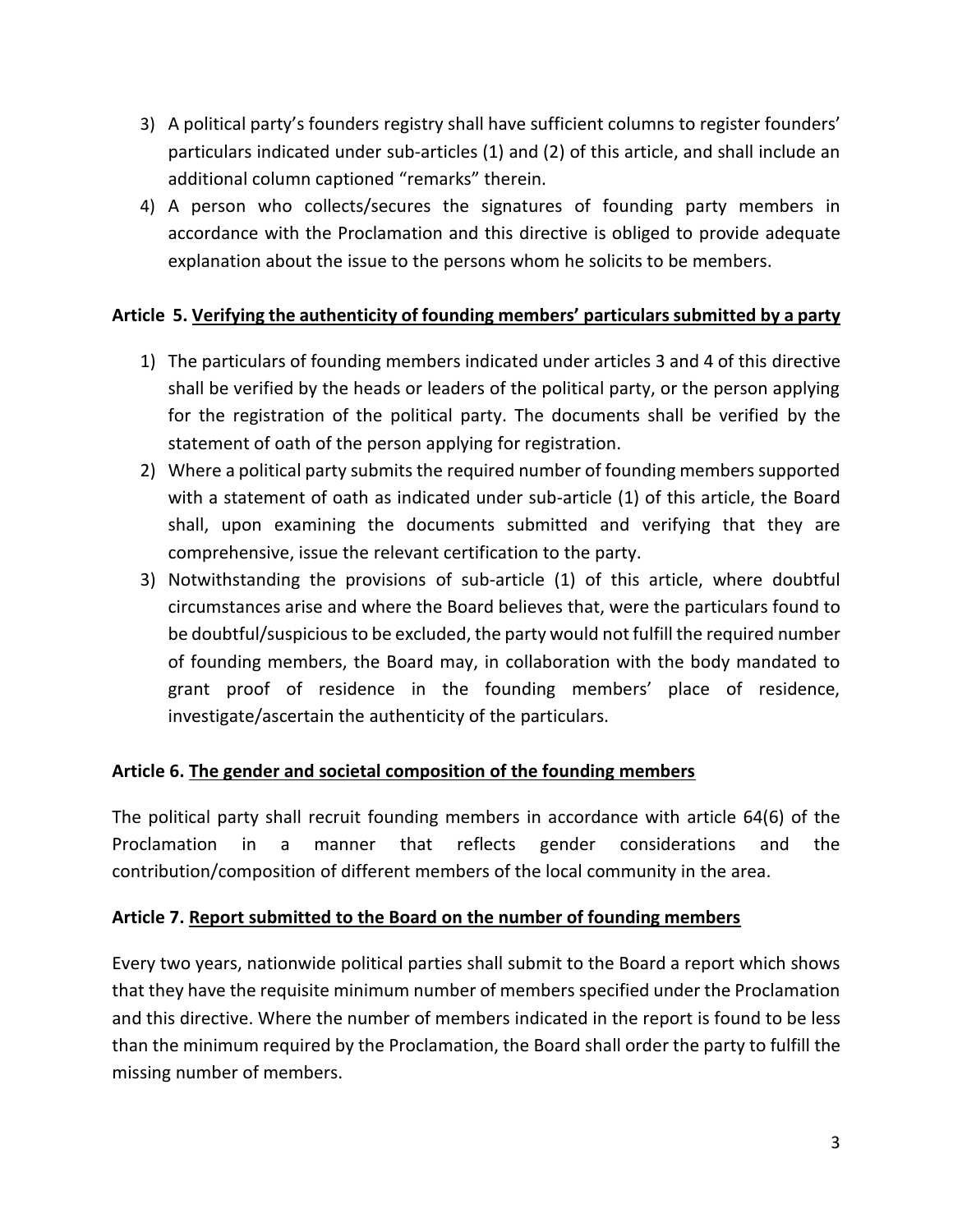## **Article 8. Number of founding members required to form a regional political party**

- 1) In accordance with article 65 of the Proclamation, a political party shall be formed as a regional political party where it has at least 4,000 founding members.
- 2) More than 60% (meaning two thousand four hundred) of the founding members indicated under sub-article (1) of this article shall be permanent residents of the regional state for which the party is registering.

## **Article 9. Applicability of relevant provisions governing nationwide political parties**

The criteria and obligations stipulated from articles 3 to 7 of this directive regarding nationwide political parties shall similarly apply to regional political parties.

## **Article 10. Persons barred from political party membership**

- 1) In accordance with article 63 of the Proclamation, the following persons shall not be members of a political party:
	- a) Judge;
	- b) Prosecutor;
	- c) Member of the defense forces;
	- d) Employee of the police force, intelligence units and security forces;
	- e) An officials and employees of the Board.
- 2) If the persons listed under sub-article (1) of this article intend to become members of a political party, they shall resign from their government service.
- 3) A person who violates the provisions of sub-article (2) of this article shall be deemed to have willingly resigned from his government service and the necessary measures shall be taken by the relevant body.
- 4) A person who assembles founding members of the party in accordance with the Proclamation and this directive shall indicate to them the mandatory provisions incorporated under sub-article (1)-(3) of this article.

## **Article 11. Duty to submit documents signed by founding members of a political party**

- 1) The document signed by founding members of a nationwide or a regional political in line with the provisions of this directive shall be made publicly available.
- 2) When the Board publicizes the document containing party members' signatures, it may, by taking into consideration privacy rights of the founding party members, withhold their addresses.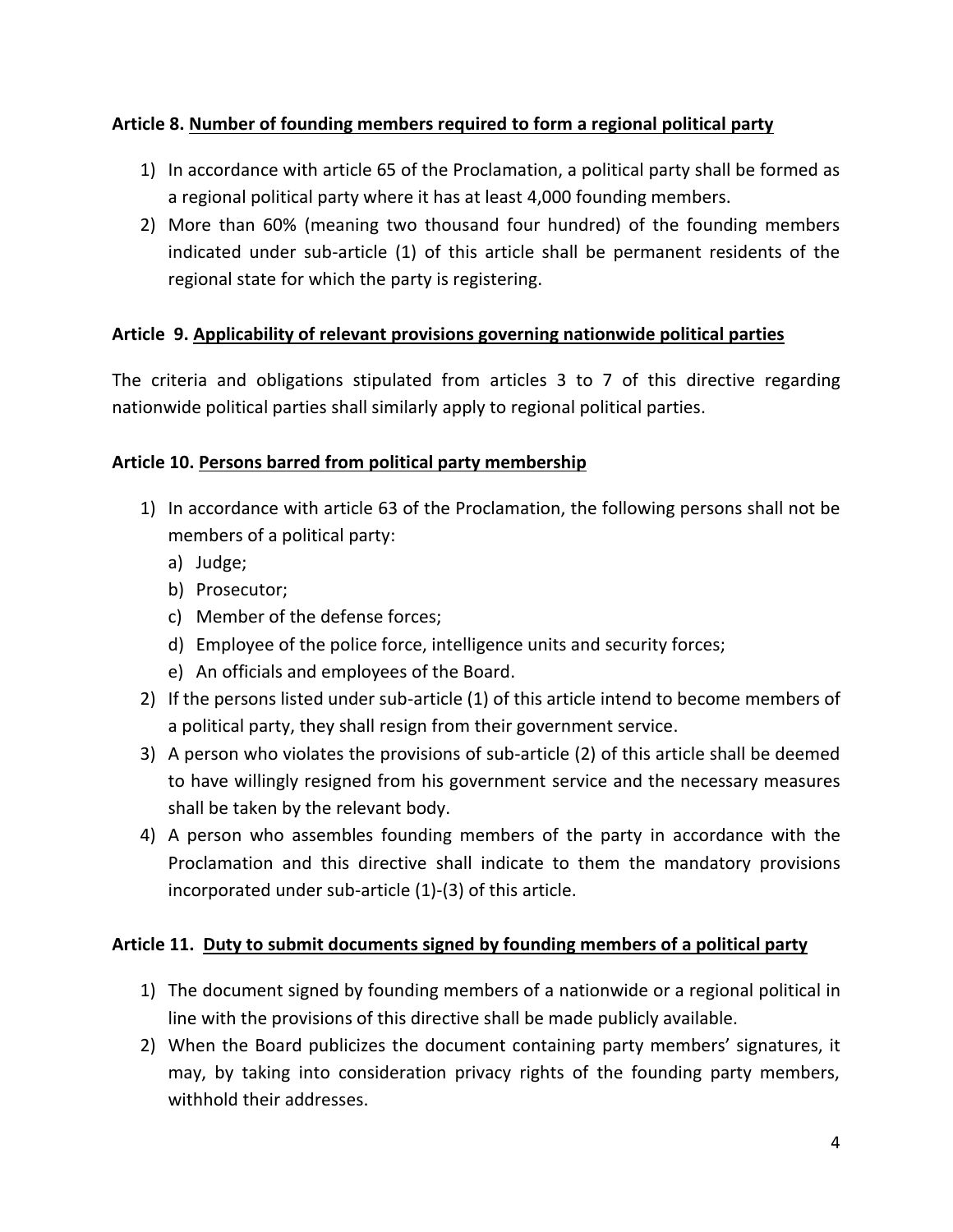# **Article 12. Time limit for the fulfillment of the minimum number of members required in the Proclamation**

- 1) Where the members of a previously registered nationwide political party are found to be less than ten thousand (10,000) in number, the party shall, within two months from the date of adoption of this directive, submit to the Board a document containing additional signatures of members it collected to attain the minimum of ten thousand members required under the Proclamation and this directive.
- 2) Where the members of a previously registered regional political party are found to be less than four thousand (4,000) in number, the party shall, within two months from the date of adoption of this directive, submit to the Board a document containing additional signatures of members it collected to attain the minimum of four thousand members required under the Proclamation and this directive.

## **Article 13. Notifying election of party leaders**

- 1) The heads of the political parties must, in accordance with Article  $67(2)(f)$  of the Proclamation, submit a document indicating that the leaders of the party are elected in accordance with the party's by-law and in a free and democratic process.
- 2) For political parties that have prior registration, the Board shall determine the timeframe for the fulfillment by each part of the requirements stipulated under subarticle (1) of this article by considering the circumstances of the party.

### **Article 14. Political Party's Program**

- 1) In accordance with article 73 of the Proclamation, the adoption as well as amendment of the program of a political party shall be conducted by the party's general assembly.
- 2) For a political party that has prior registration, the Board shall determine the timeframe for the adoption by the party's general assembly of its program in accordance with the Proclamation by considering the circumstances of the party.

### **Article 15. The particulars of a political party's by-laws**

In accordance with article 74 of the Proclamation, the by-laws of a political party shall include the following particulars: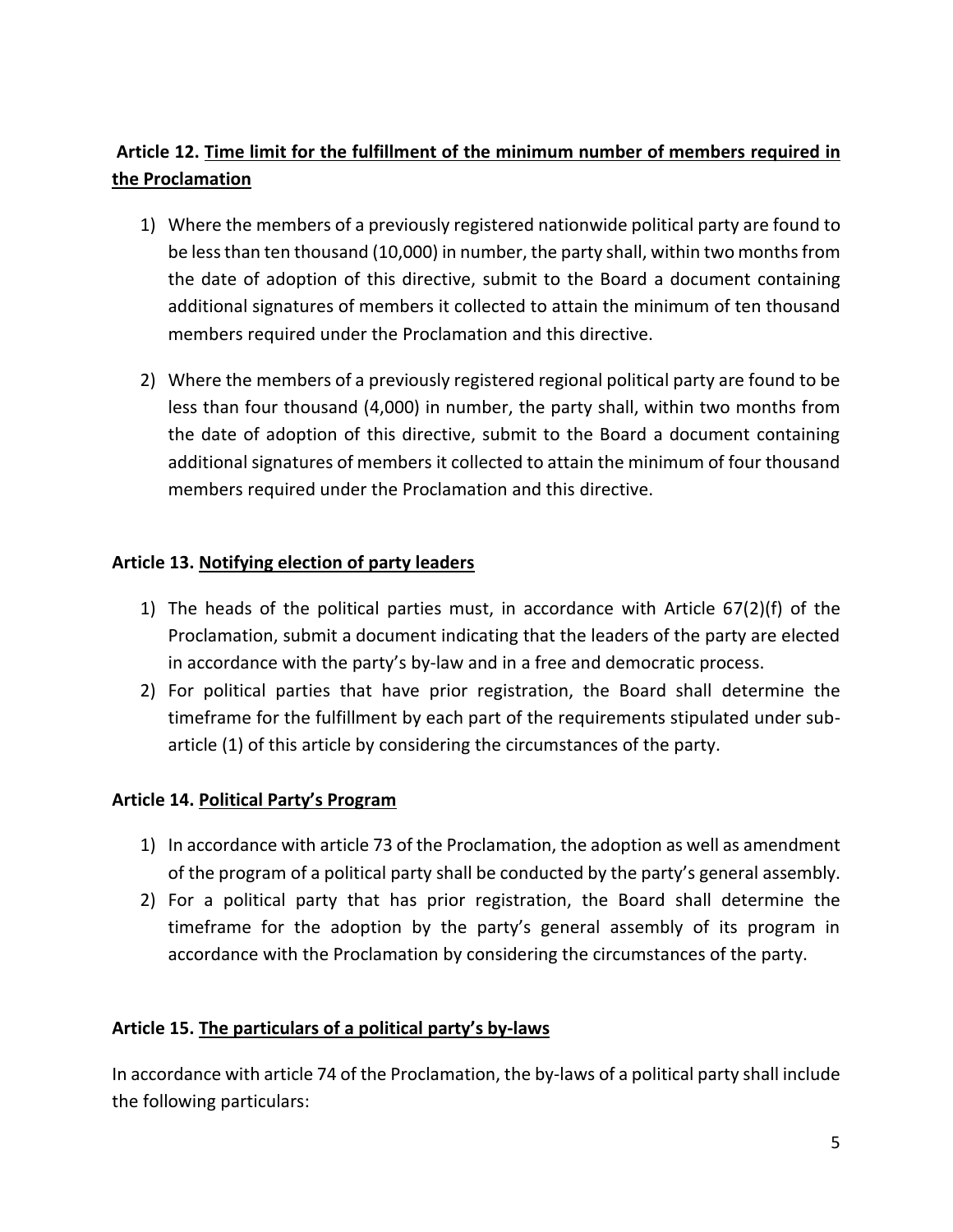- 1) Conditions for admission and expulsion of members;
- 2) Details of the various organs of the party, the procedure for their election, their tenure and description of their respective functions;
- 3) Types of membership fees; a stipulation that the quorum for the party's general meeting shall, as per the Proclamation and this directive and as appropriate, be constituted by at least 500 members for national parties and at least 200 members;
- 4) A stipulation that the party's general meeting shall be held at least once every three years;
- 5) Organizational structure of the party and positions within the party including the establishment and functions of party's branch offices;
- 6) List of matters that require the decision of the party's General Assembly;
- 7) The course of action and decision-making process for forming a merger, coalition, or front with other political parties, as well as for the party's dissolution;
- 8) The procedure for the nomination of party members for national and other various level elections;
- 9) The party's human resource, financial and audit administration process;
- 10)The party's financial and asset administration policy, income mobilization process as well as an explanation of the person or organ of the party mandated to decide on such matters;
- 11)The procedure for resolving political party's internal disputes; and
- 12) Stipulations that the election of its leadership and other officials at all levels must be conducted in a transparent, free and fair manner, where secrecy of the ballot is protected.

## **Article 16. Adoption of a political party's by-laws**

A political party with prior registration shall, within the timeframe determined by the Board, adopt and present to the Board the by-laws it had been using until that point by fulfilling the requirements under article 74 of the Proclamation and article 14 of this directive. If a general assembly meeting is required to amend the by-laws, the Board shall determine the timeframe for such meeting by considering of the circumstances of the party.

## **Article 17. General assembly meeting**

1) If the timeframe for holding a general assembly meeting provided in the by-laws of a political party that has prior registration lapses without the meeting taking place, the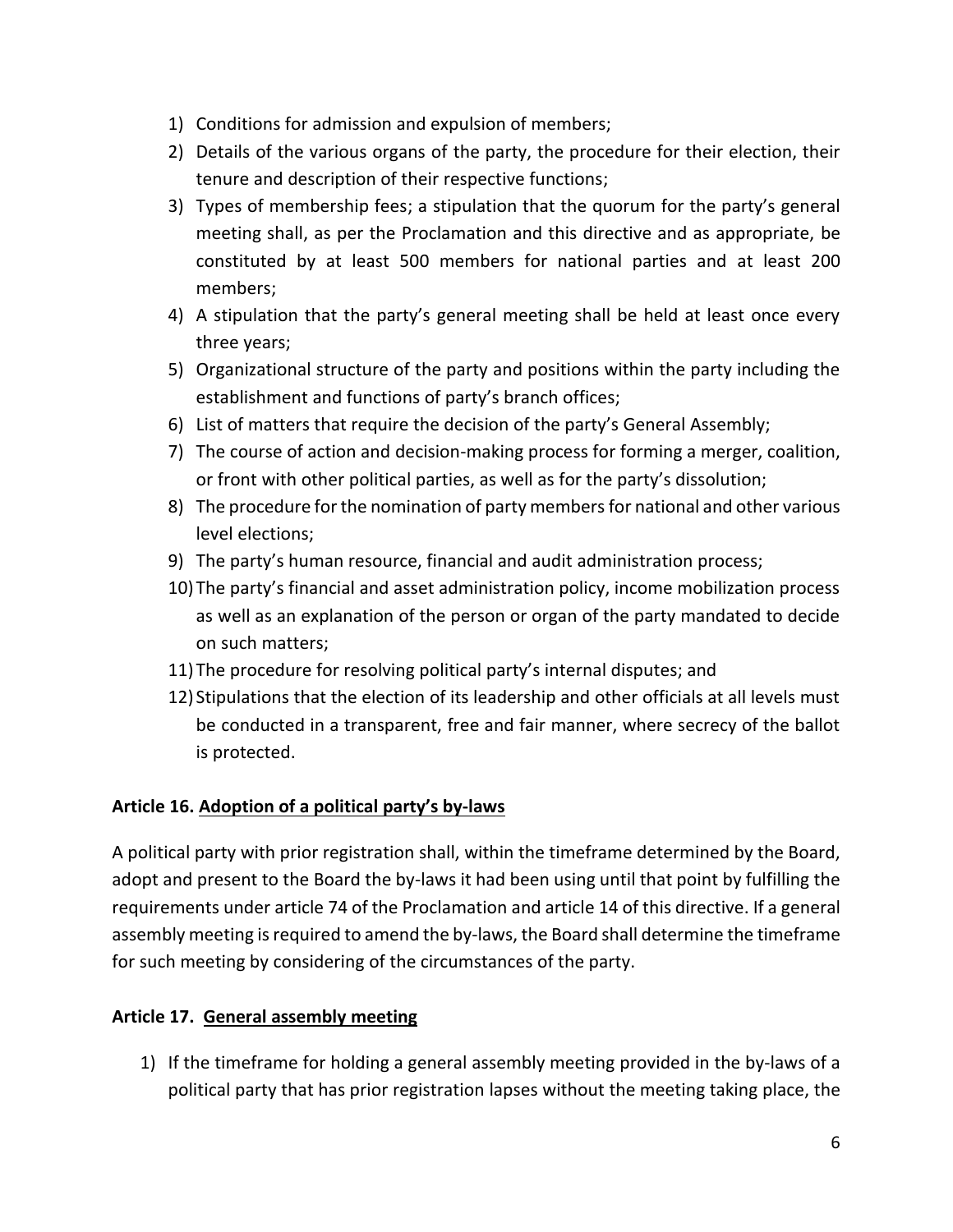party shall hold the general assembly meeting within the timeframe determined by the Board. The Board shall send a notice for parties regarding this after reviewing the records/ file/ of the party.

2) For political parties whose by-law timeframe to hold a general assembly meeting has not lapsed, the Board shall, by taking the circumstances of each party, the election timetable and other similar circumstances into consideration, determine and announce to such parties a timeframe within which to hold a general assembly meeting, if the parties' last general assembly meeting did not meet the requirements of the Proclamation or when it is deemed necessary to hold a general assembly meeting to fulfill other requirements under the Proclamation.

## **Article 18. Party leadership positions**

Any political party shall take into consideration gender representation when conducting elections for leadership positions. In the absence of this, the party shall provide proof of sufficient effort made in this regard by the party.

### **Article 19. Relations between political party branch offices**

A political party that has branch offices at the national, regional and sub-regional levels shall stipulate in its by-law the hierarchical relationship between various branches and their power structure.

## **Article 20. Consequence of failing to hold a general assembly meeting on time**

- 1) In accordance with article 98 of the Proclamation, where a political party has delayed in holding a members' general meeting by three months from the time it is stipulated in the Proclamation or its by-laws, the Board shall, by considering the circumstances of the party, notify the party to convene a general assembly meeting within a certain fixed period of time.
- 2) Where the party fails to convene a general assembly meeting within the time period prescribed as per sub-article (1) of this article, the Board may take measures which may go to the extent of cancelling the party's registration.

## **Chapter Three Miscellaneous Provisions**

### **Article 21. Timetable for the fulfilment of requirements**